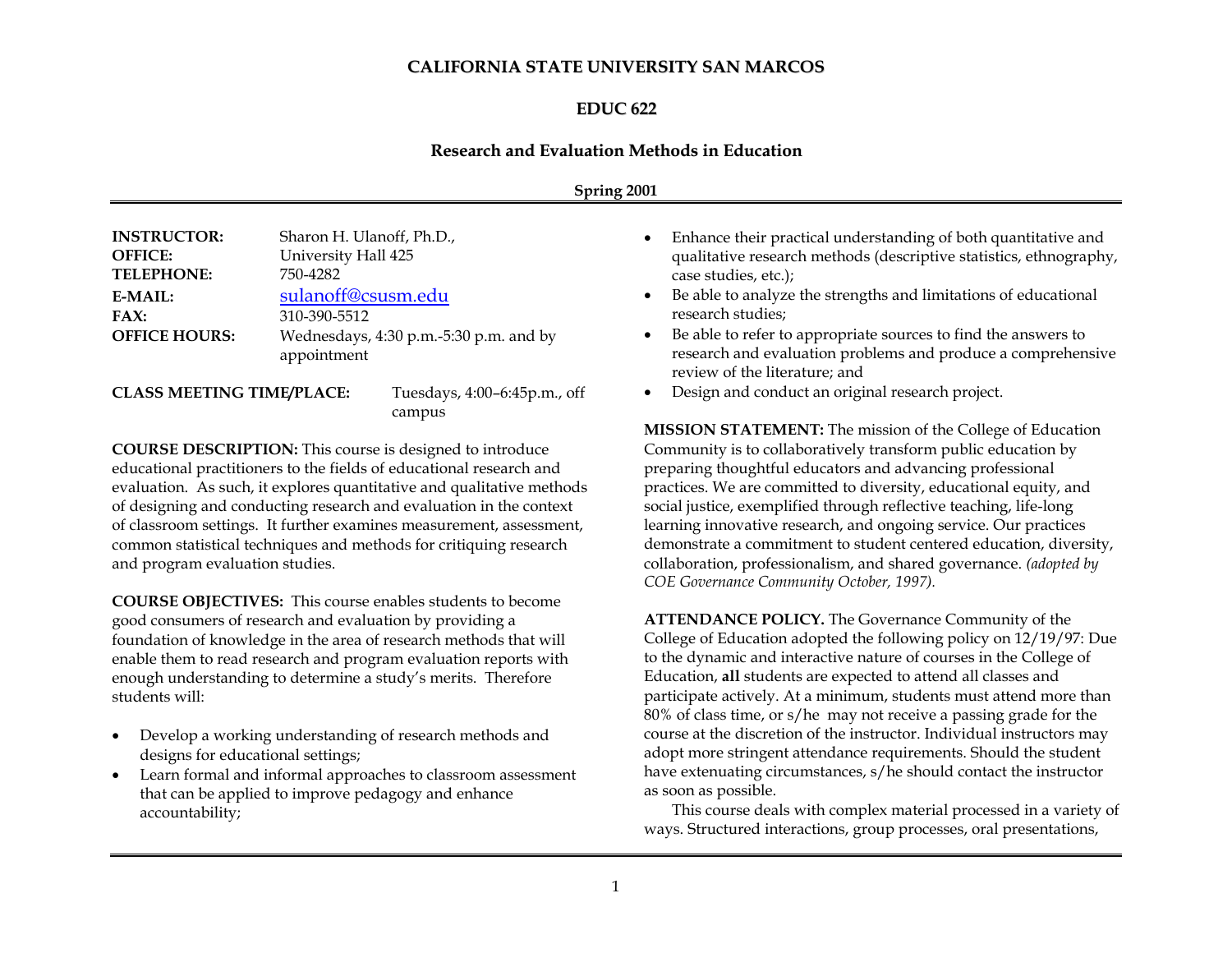guided discussion of readings, and self-disclosure exercises are the norm. Students are expected to have read assigned materials by the date indicated in the syllabus, and should be prepared to discuss readings individually or in variously structured groups. The degree of your engagement in these processes forms the basis for points assigned. Due to the fast paced and highly interactive nature of the course, regular attendance and full participation are expected: teaching and learning is difficult (if not impossible) if one is not present for and engaged in the process. Therefore, College Policy is amplified as follows:

- 1. Missing more than 2 class meetings will result in the reduction of one letter grade.
- 2. Arriving late or leaving early on more than two occasions will result in the reduction of one letter grade.
- 3. Illness and emergency circumstances will be negotiated on a case-by-case basis.

Students are expected to establish appropriate personal, academic and career-ladder priorities. These measures should not be considered punitive. Rather, they should be viewed as taking appropriate individual responsibility for one's own learning in a democratic, collaborative and reciprocal learning environment.

#### **REQUIRED TEXTS:**

Charles, C. M. (1998). *Introduction to educational research*  (Third Edition)*.* White Plains, NY: Longman.

Pyrczak, F. (2000). *Writing empirical research reports* (Third Edition). Los Angeles, CA: Pyrczak Publishing.

**COURSE REQUIREMENTS:** All students are expected to attend every class session unless otherwise arranged. Students are further expected to be prepared for class and to participate accordingly. Reading should be completed before the class meeting. **All assignments must be handed in on the due date.** Assignments must be typed and double-spaced. Please note: in order to receive a grade of A or B students must turn all assignments in on time.

| • 2 Article Analyses            | 30 points |
|---------------------------------|-----------|
| • 1 Human Subjects Protocol     | 10 points |
| • 1 Research Paper/presentation | 30 points |
| Attendance and participation    | 10 points |

#### **GRADING (plus or minus grades at the discretion of the instructor):**

 $A = 100 - 90$ 

 $B = 89-80$ 

 $C = 79-70$ 

# **ASSIGNMENTS:**

*Hanging Around Exercise* : This assignment is designed to prepare you as a future ethnographer. An ethnographer uses a variety of data collection methods and forms of inquiry in order to "make sense" of a given setting, event, or set of occurrences. A good ethnographer asks this initial question to guide her inquiry: what is going on here? This is followed by: what is going on here that may be of some sort of significance? Each of these are important questions, in that, the ethnographer seeks to gain meaning and understanding from events that are often "common" to her set of experiences; the challenges is to address these common occurrences in ways that make the events, settings, etc., "strange" or "uncommon." It is a challenge to the educational ethnographer to gain meaning and make sense out of events, situations, settings, (e.g., playtime, reading time, sharing time, the school community, a game of jump rope) that are in fact, "commonplace." As ethnographers we are asked to look at common events as "exotic" and/or "new."

An underlying notion of the ethnographic method is to begin to make meaning, by describing events, settings, interactions, etc., in ways that are value-free and unbiased. This is our challenge for this assignment -- to describe in a value-free context. Good luck! Where

You will visit a store that sells groceries. It is up to you to select the type of store, e.g., mini-mart, supermarket, corner grocery, farmers market, etc. You will spend at least 45 minutes in the setting.

|  | 1 Hanging Around Activity |  |
|--|---------------------------|--|
|--|---------------------------|--|

20 points

What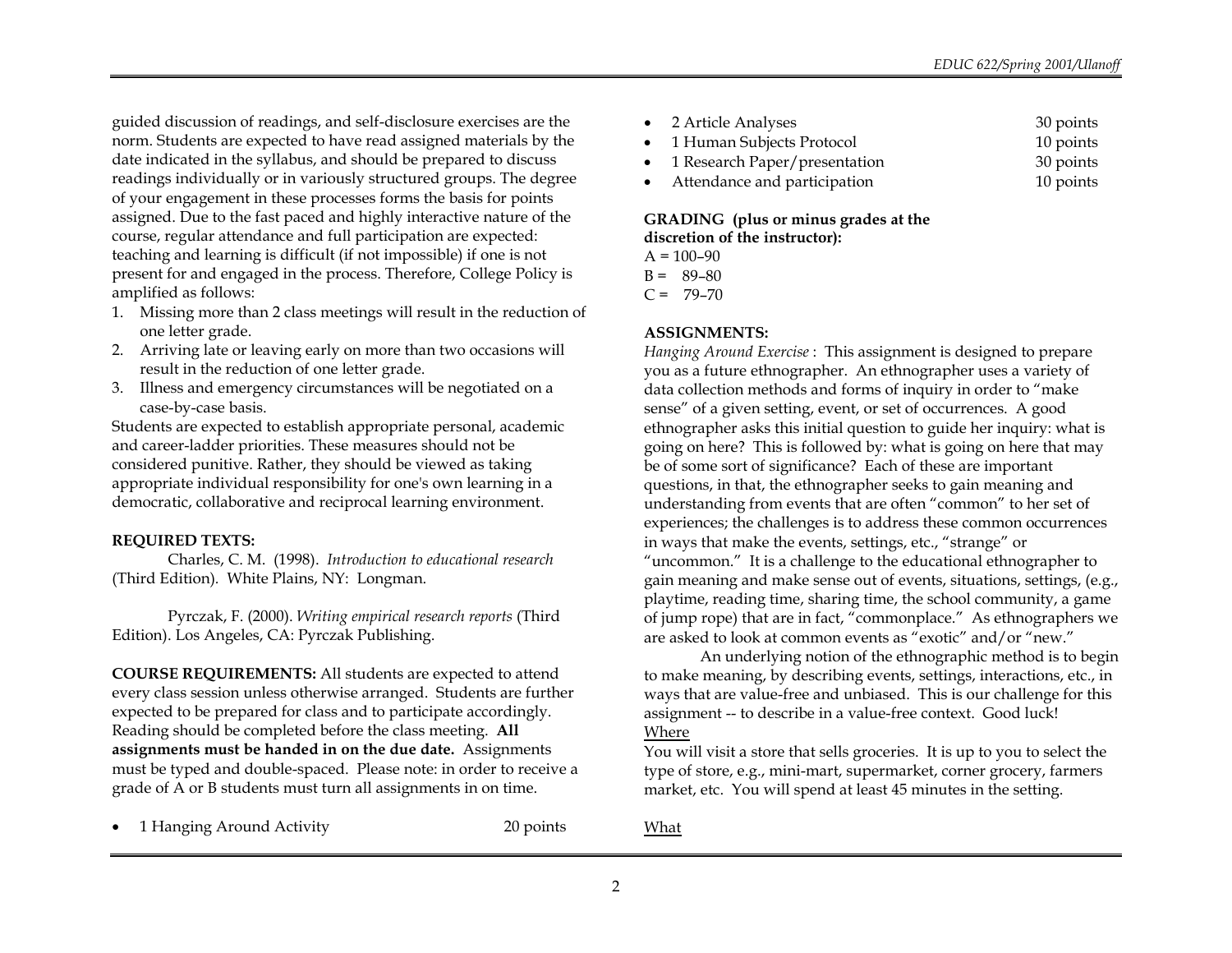(a). You will spend the first 5-6 minutes "casing/checking-out" the setting. As you walk around the setting, make note of the:

- 1. physical lay-out of the store;
- 2. construct a spatial map and attach to your write-up; participants, food sections, etc.;
- 3. take notes regarding the setting; and
- 4. include a one paragraph statement that tells the location, time,  $\&$ date.

(b). Next, you will observe customers as they shop. Take notes on one particular customer. Record how this customer shops, e.g., what section of the store does s/he begin to shop in? What observable behaviors do you note as your shopper selects her/his purchases? Write at minimum a one page description that objectively describes your shoppers behavior.

(c). Classification scheme: How are store items organized in this setting? (e.g., foods, beverages, dry goods) (1-2 paragraphs).

(d) Social Organization:

1. Who goes to the supermarket?

2. What social rules are used in the setting? (1-2 paragraph.)

(e). Reflective Notes: (separate page) Note your impressions and reflections regarding this experience. Reflections may be stated accordingly, ße.g.,

R-1 "I was very tired and had never before shopped at this supermarket. I wondered how everything would turn out."

(f). Questions: Please note any questions, issues of concern that you might raise if you want to continue as a researcher in this setting.

(g). Synopsis: What did you observe? (1-page) **This assignment is due March 6, 2001.**

*Article analysis.* Students will be given two articles to analyze as a means of evaluating ongoing progress in terms of the understanding and application of concepts presented in class. Students will be

asked to work in groups of four to use what they have learned in class to analyze two research articles, one qualitative and one quantitative. All students will receive the same article with a set of specific questions to answer one week prior to the actual analysis. Students will read the articles on their own and work in groups to complete the assignment in class. **The analyses will be done May 15 and May 22, in class.**

*Research paper/presentation*. Students are asked to think about a problem, issue, question, or concern that you would like to examine in relation to the education of the students in our schools. This assignment is intended to be open-ended, in order to allow you the flexibility to explore issues of personal interest. Students are encouraged to collaborate on a research question.

We will be learning about a variety of ways of collecting data to answer your questions. You will be responsible for choosing the appropriate methodology to answer your question, data collection, data analysis and writing up your findings and conclusions. You will be given a suggested format for your paper.

Due dates for individual sections are presented in the course outline. We will discuss the nature of these sections in class. **The paper is due May 22, 2001.**

*Human Subjects Protocol:* In order to prepare you for the completing your final project/thesis in the MA program, you will complete an application for Human Subjects Approval for your research paper. This application will be written according to the CSUSM Institutional Review Board Guidelines available on the CSUSM website. Steps to completing this assignment include:

- 1. Accessing the CSUSM IRB guidelines on the website;
- 2. Choosing the appropriate type of application (full review, expedited review or exemption);
- 3. Completing the protocol;
- 4. Submitting the protocol to me for review; and
- 5. Making revisions as necessary.

*This assignment is due April 17.*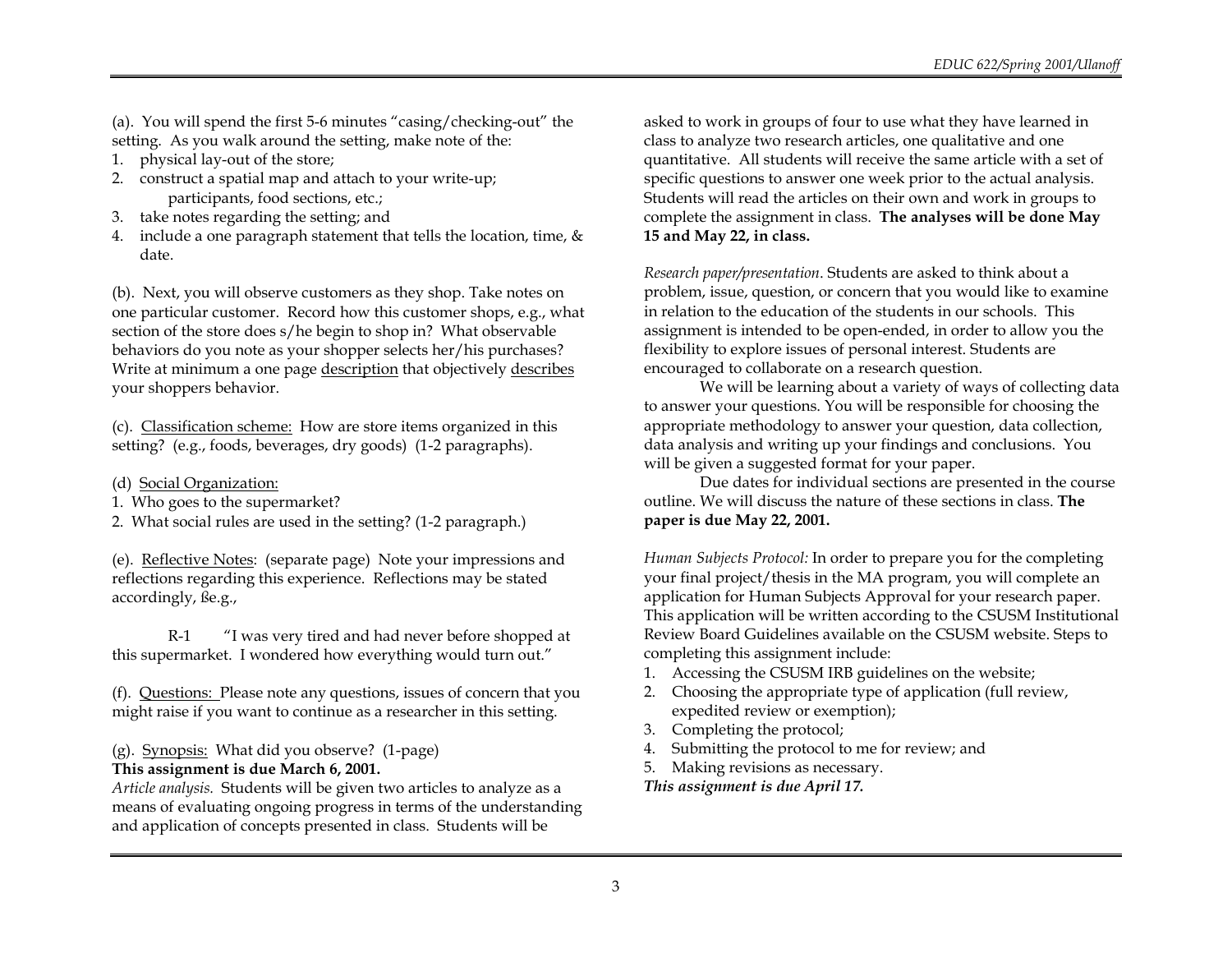**COURSE OUTLINE:** Readings are expected to be done prior to class meeting. Please read the Pyrczak book in accordance with assignments.

| <b>DAT</b><br>${\bf E}$ | <b>TOPIC</b>                                                                                  | <b>ASSIGNMENTS</b>                                        | 3/27                    | Experimental, quasi-<br>experimental, and causal-<br>comparative research          | Charles, Ch. 14; Lit. review<br>due!                                                        |
|-------------------------|-----------------------------------------------------------------------------------------------|-----------------------------------------------------------|-------------------------|------------------------------------------------------------------------------------|---------------------------------------------------------------------------------------------|
| 2/6                     | Introduction/overview of                                                                      | Charles, Ch. 1.                                           |                         |                                                                                    |                                                                                             |
|                         | educational research;<br>qualitative and quantitative<br>types of research                    |                                                           | <b>DAT</b><br>${\bf E}$ | <b>TOPIC</b>                                                                       | <b>ASSIGNMENTS</b>                                                                          |
| 2/13                    | Types of educational research;                                                                | Cochran-Smith and Lytle;                                  | 4/3                     | Spring Break, no class                                                             |                                                                                             |
|                         | Introduction to qualitative<br>research; Choosing research<br>topics; Intro to human subjects | Ch. $2 & 3;$                                              | 4/10                    | Working session on Human<br>Subs                                                   |                                                                                             |
|                         | regulations                                                                                   |                                                           | 4/17                    | Data analysis; emic and etic<br>approaches; Coding, patterns,                      | Castaneda; Ulanoff; Human<br>Subjects due; methodology                                      |
| 2/20                    | The tools of qualitative research;<br>Examining published research                            | Charles, Ch. 4 & 5; Heath<br>(class).                     |                         | categories and hypotheses                                                          | and instrument due!                                                                         |
|                         |                                                                                               |                                                           | 4/24                    | Presenting findings, writing up<br>research; teacher research                      | Ulanoff, Quiocho, Roche and<br>Yaegle; Working draft due!                                   |
| 2/27                    | Ethnography; instrumentation;<br>Designing a research project                                 | Charles, Ch. 6;                                           | 5/1                     | Data analysis: mediating and                                                       | Charles, Appendix; Findings                                                                 |
| 3/6                     | Procedures and tools for data<br>collection                                                   | Charles, Ch. 7; Hanging<br>around exercise due!           |                         | spurious factors; quantitative<br>analyses: statistical concepts<br>and procedures | due! Article for analysis<br>handed out.                                                    |
| 3/13                    | Types of research: Descriptive<br>and Historical Research;                                    | Charles, Ch. 11, 12;<br>Question/methodology due!         | 5/8                     | Working session on papers                                                          |                                                                                             |
|                         | Correlational research;<br>Questioning techniques                                             |                                                           | 5/15                    | Validity, reliability and<br>generalizability                                      | Charles, Ch. 2 revisited; Ch.<br>14; Conclusions and rough<br>draft due! Article analysis 1 |
| 3/20                    | Types of research: Action &                                                                   | Charles, Ch. 13; Castaneda,                               |                         |                                                                                    |                                                                                             |
|                         | evaluation research                                                                           | Ulanoff and Rios, 1997 (in<br>class); Setting/sample due! | 5/22                    | Presenting your research;<br>Mixing qualitative and<br>quantitative research;      | Charles, Ch. 9;<br>Article analysis 2<br><b>FINAL DRAFT DUE!</b>                            |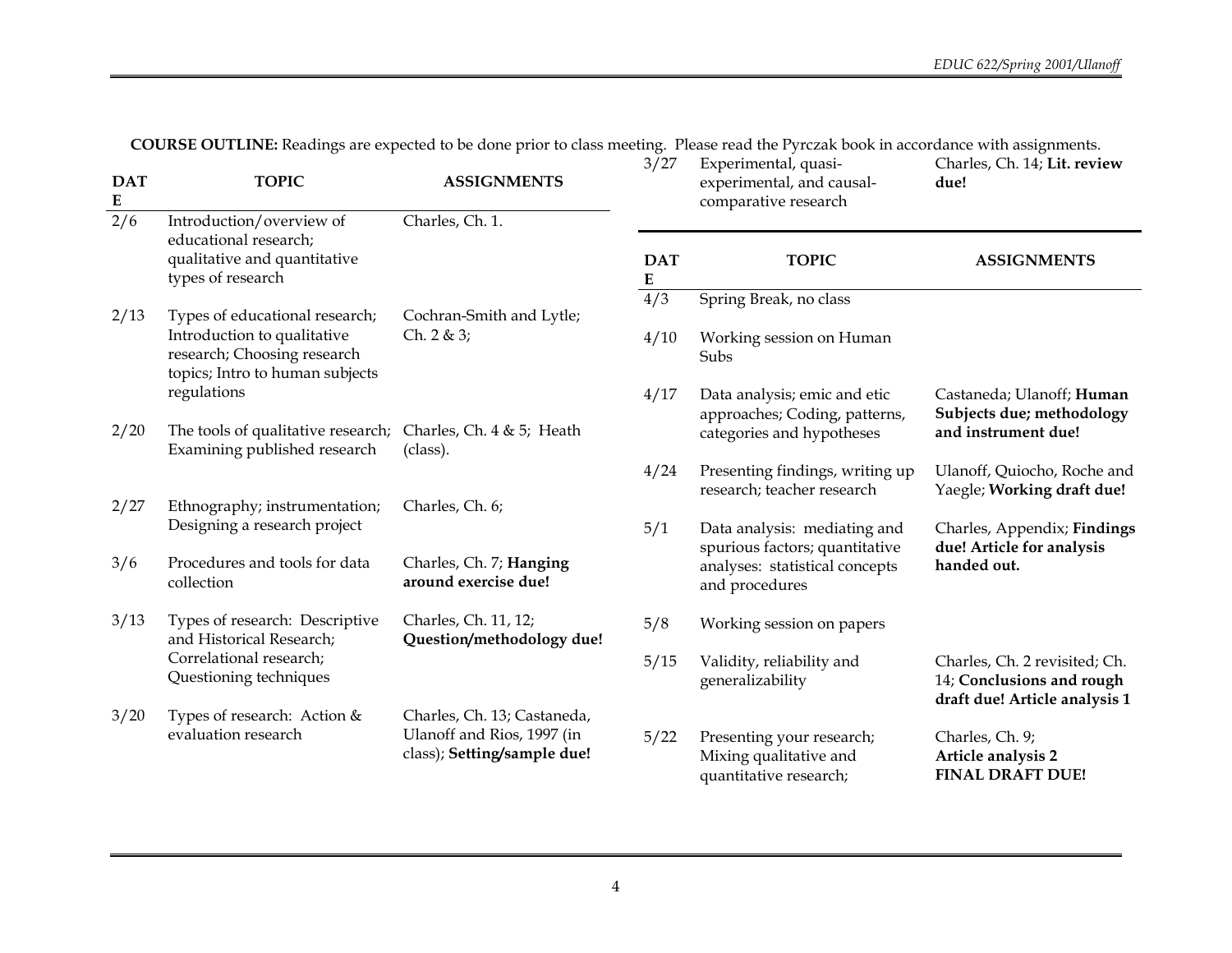5/29 Recap and closure; **Research presentations**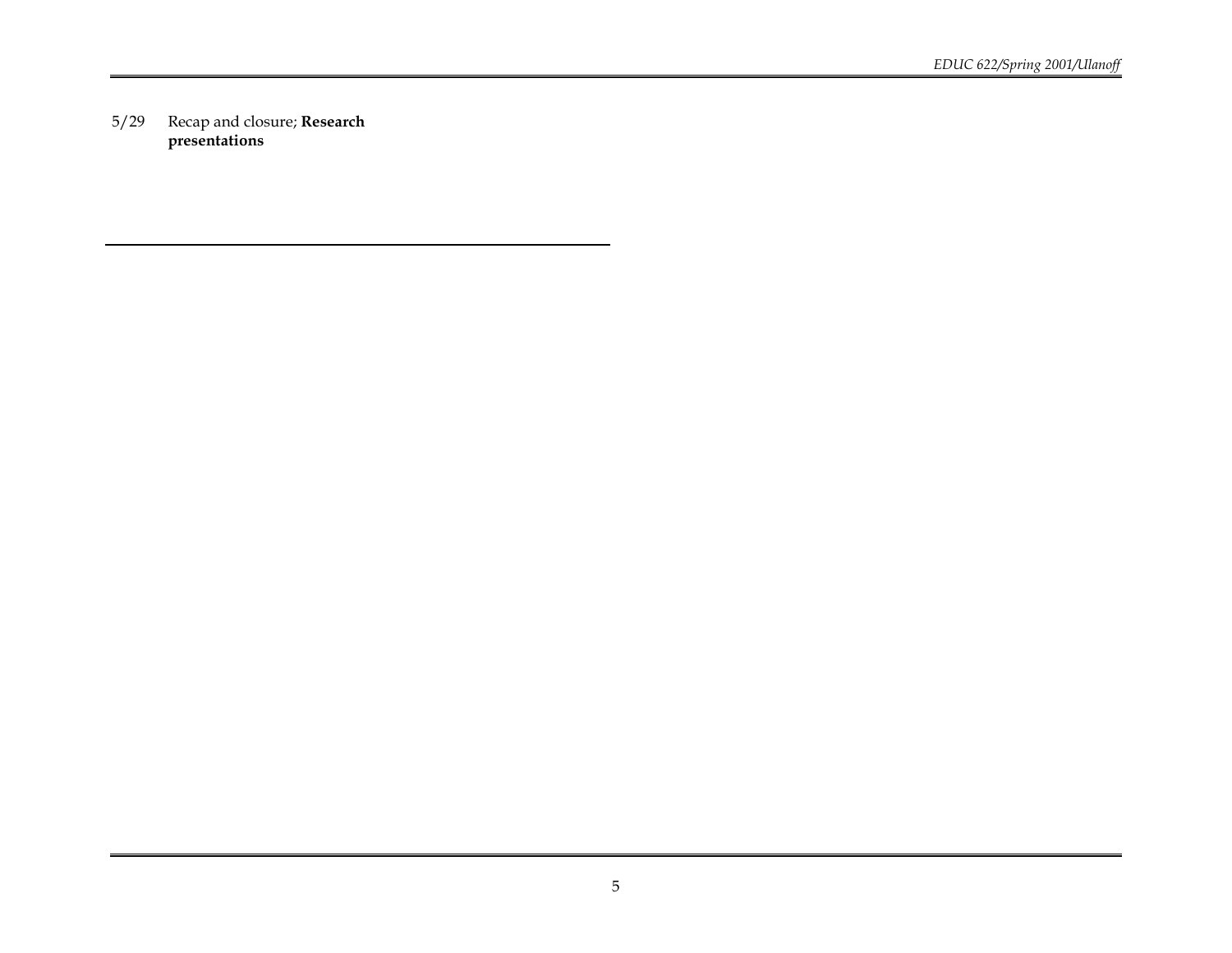# **Scoring Rubric for Inquiry Paper** (adapted from Hafner and Ulanoff, 1994)

This paper will be holistically scored according to the following rubric. In order to receive 40 points, papers must receive a score of 5 or 6.

**6** = The paper contains all required sections and attempts to answer the inquiry question posed by the author. The author demonstrates ease and facility in expressing ideas, observations, and feelings. The writing flows smoothly and naturally, and is understandable. The author remains generally on topic, but may digress and shifts in thought are logical and can be easily followed. The writing shows development of ideas that are interesting or provocative and creates a vivid image of thoughts or feelings through the use of details. The writing demonstrates insightful and reflective thinking that is implied or stated. The author uses lively and concrete language appropriate to the paper's purpose.

**5** = The paper contains all required sections and attempts to answer the inquiry question posed by the author. The author demonstrates ease and facility in expressing ideas, observations, and feelings. The writing flows smoothly and naturally, and is understandable. The author remains generally on topic, but may digress and shifts in thought may not be easily followed. The writing shows development of ideas that are interesting or provocative but may not create a vivid image of thoughts or feelings. The author explores ideas, but may be unwilling to take risks or to reshape his or her thoughts. The writing may demonstrate insightful and reflective thinking that is implied or stated. The author uses lively and concrete language appropriate to the paper's purpose. The writing is conversational and natural.

**4** = The paper contains all required sections and attempts to answer the inquiry question posed by the author. The author demonstrates proficiency in expressing ideas, observations, and feelings. The writing is generally understandable and coherent, but lacks complete control. The main idea may shift and be difficult to follow. He or she develops ideas in a somewhat predictable

fashion but shows some exploration of thoughts. The author may attempt to convey interesting ideas or vivid images, but fails to develop ideas fully. The writing may show some evidence of insightful and reflective thinking.

**3** = The paper contains some of the required sections and attempts to answer the inquiry question posed by the author. The author develops few ideas and thoughts, and has difficulty expressing his or her ideas in a fluent manner. The author may construct rambling sentences or lists of ideas, is sometimes confused, and frequently presents an unfocused collection of generalized details. He or she makes weak or ineffective attempts to explore or create vivid impressions. The writing rarely shows evidence of insightful or reflective thinking.

**2** = There is limited evidence that the paper contains some of the required sections and attempts to answer the inquiry question posed by the author. The author demonstrates halting, fragmented expression of ideas resulting in unconnected and somewhat incoherent writing. It is brief, thin or insubstantial. Ideas and thoughts are barely developed and the author often relies on merely the title or a single word. There is little or no exploration of ideas. The author shows little or no evidence of insightful or reflective thinking.

**1** = There is little or no evidence that the paper contains some of the required sections and attempts to answer the inquiry question posed by the author. The author demonstrates little or no evidence of fluency and little or no coherence. The writing may be garbled and impossible to understand, except for occasional words or phrases. The author relies on the title or a single word without development of ideas or thoughts.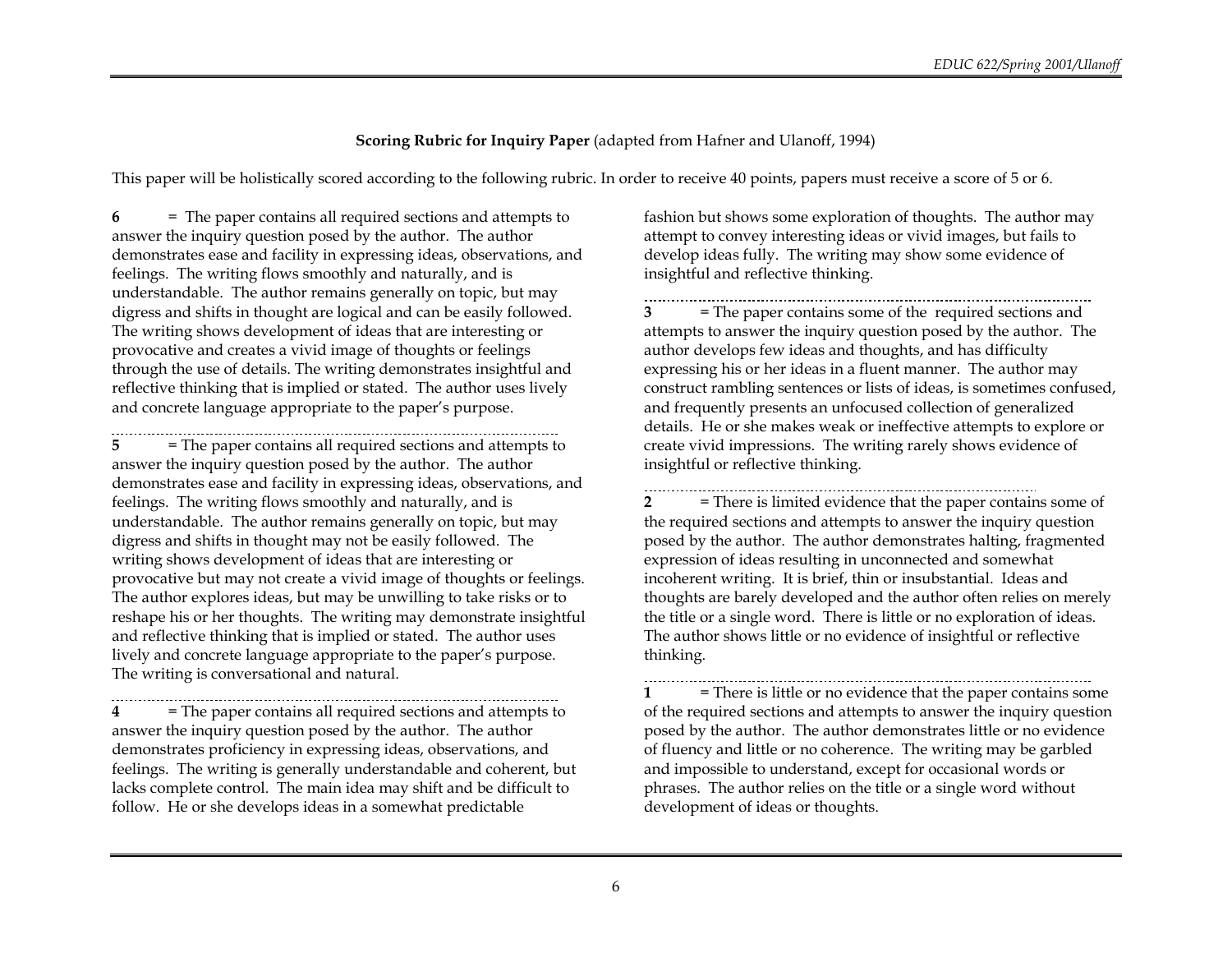**DUE DATE RESEARCH PAPER SECTION**

- 3/13 *Question/methodology*: This is a one page paper that states the question your are asking and how you intend to go about answering the question, e.g. will you use a survey/questionnaire, observe students, interview students, etc.
- 3/20 *Setting/sample*: In this section you will describe the class population and the specific group with which you will be working during your inquiry project.
- 3/27 *Theoretical framework/review of the literature:* This section situates your research in context. It is an overall glimpse into the existing research that deals with your question both in a general and in a specific manner. You will need to find and read a minimum of eight to ten articles/chapters related to your question and write a three to five page narrative summarizing the literature. You will make global statements that you then support with citations from the research. Be sure to cite the opposing view, if applicable. If you are not done with the literature review at this time, please bring an annotated reading list at this time.
- 4/17 *Methodology and instrument development:* In this section you will describe the methodology you will use in detail, including any questionnaire, survey, interview questions, observational checklist, or whatever other instrument or tool you will use to collect your data. Be sure to bring a copy of your instrument to class.
- 4/24 *Working draft:* For this section you will put together your question, theoretical framework and methodology including your setting/sample and how you are conducting your research. You also need to bring all your "stuff," that is field notes, interviews, surveys, etc., all the data you have collected so far, and a description of how you will analyze this data. You are not expected to have your data analyzed and you may bring scraps of paper, if necessary. Remember that there is no specific format for your paper.
- 5/1 *Findings:* Here you will report findings from the analysis of your data.
- 5/15 *Conclusions:* In this section you will report your conclusions based on your findings. Be sure to tie them into your theoretical framework. Do your findings agree or disagree with those studies you read?
- 5/15 *Rough draft:* Here is where you tie all the sections together. Bring a draft of your entire inquiry for process work in your writing group.